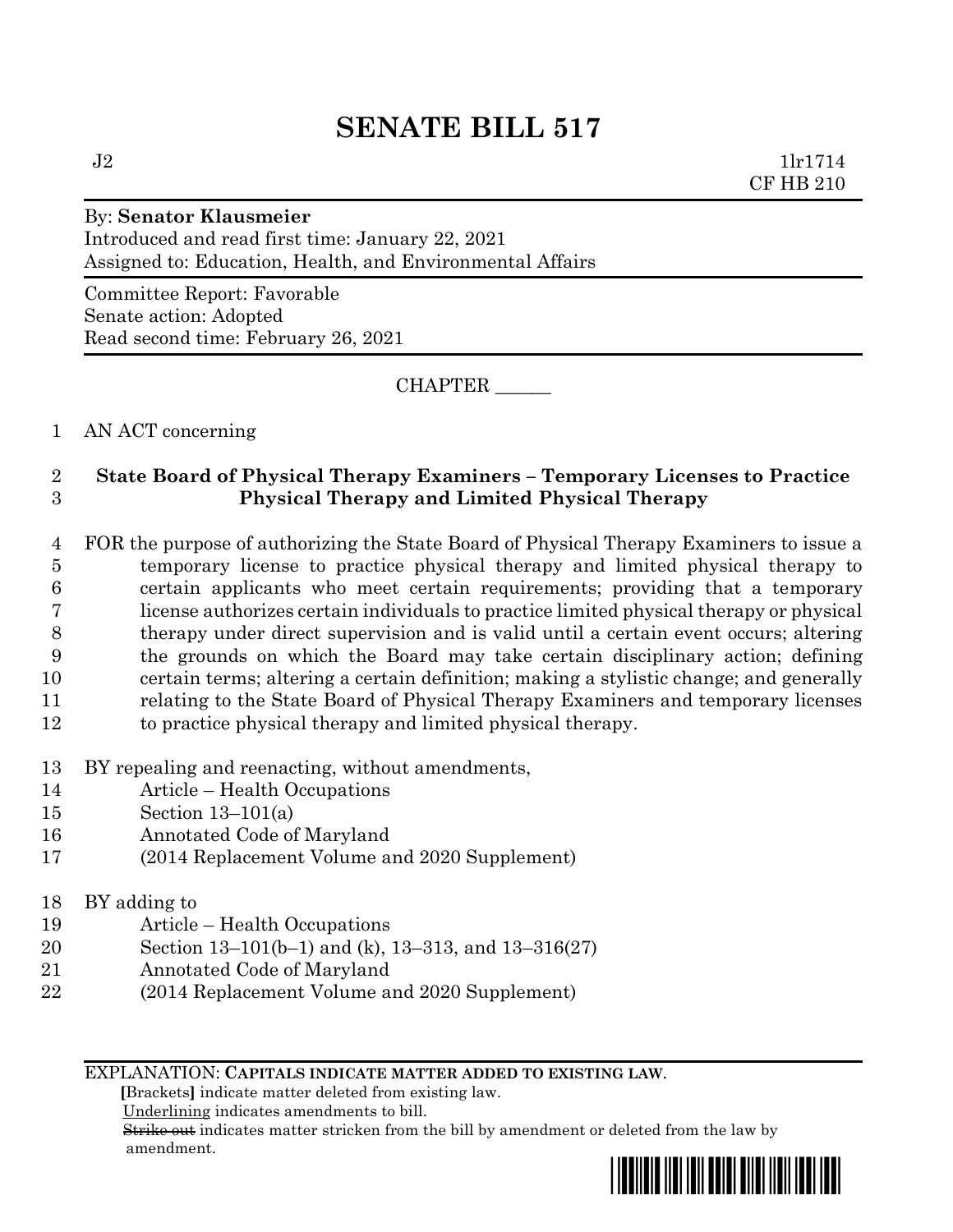**SENATE BILL 517** BY repealing and reenacting, with amendments, Article – Health Occupations Section 13–101(c), 13–315(a), and 13–316(4), (25), and (26) Annotated Code of Maryland (2014 Replacement Volume and 2020 Supplement) SECTION 1. BE IT ENACTED BY THE GENERAL ASSEMBLY OF MARYLAND, That the Laws of Maryland read as follows: **Article – Health Occupations** 13–101. (a) In this title the following words have the meanings indicated. **(B–1) "DIRECT SUPERVISION" MEANS SUPERVISION PROVIDED BY A LICENSED PHYSICAL THERAPIST WHO IS PHYSICALLY PRESENT WITHIN THE TREATMENT AREA AND IMMEDIATELY AVAILABLE TO GIVE AID, DIRECTION, AND INSTRUCTION WHEN PHYSICAL THERAPY OR LIMITED PHYSICAL THERAPY PROCEDURES OR ACTIVITIES ARE PERFORMED.** (c) "License" means, unless the context requires otherwise**[**, a**]: (1) A** license issued by the Board to practice: **[**(1)**] (I)** Physical therapy; or **[**(2)**] (II)** Limited physical therapy**; OR (2) A TEMPORARY LICENSE ISSUED BY THE BOARD**. **(K) "TEMPORARY LICENSE" MEANS A LICENSE ISSUED BY THE BOARD UNDER, AND AS LIMITED BY, § 13–313 OF THIS TITLE TO PRACTICE: (1) PHYSICAL THERAPY; OR (2) LIMITED PHYSICAL THERAPY. 13–313. (A) THE BOARD MAY ISSUE A TEMPORARY LICENSE TO AN APPLICANT WHO, EXCEPT FOR PASSING AN EXAMINATION OTHERWISE REQUIRED UNDER THIS** 

 **SUBTITLE, HAS MET THE APPROPRIATE EDUCATION AND EXPERIENCE REQUIREMENTS OF THIS SUBTITLE FOR A PHYSICAL THERAPIST LICENSE OR A PHYSICAL THERAPY ASSISTANT LICENSE UNDER § 10–305 OF THIS ARTICLE.**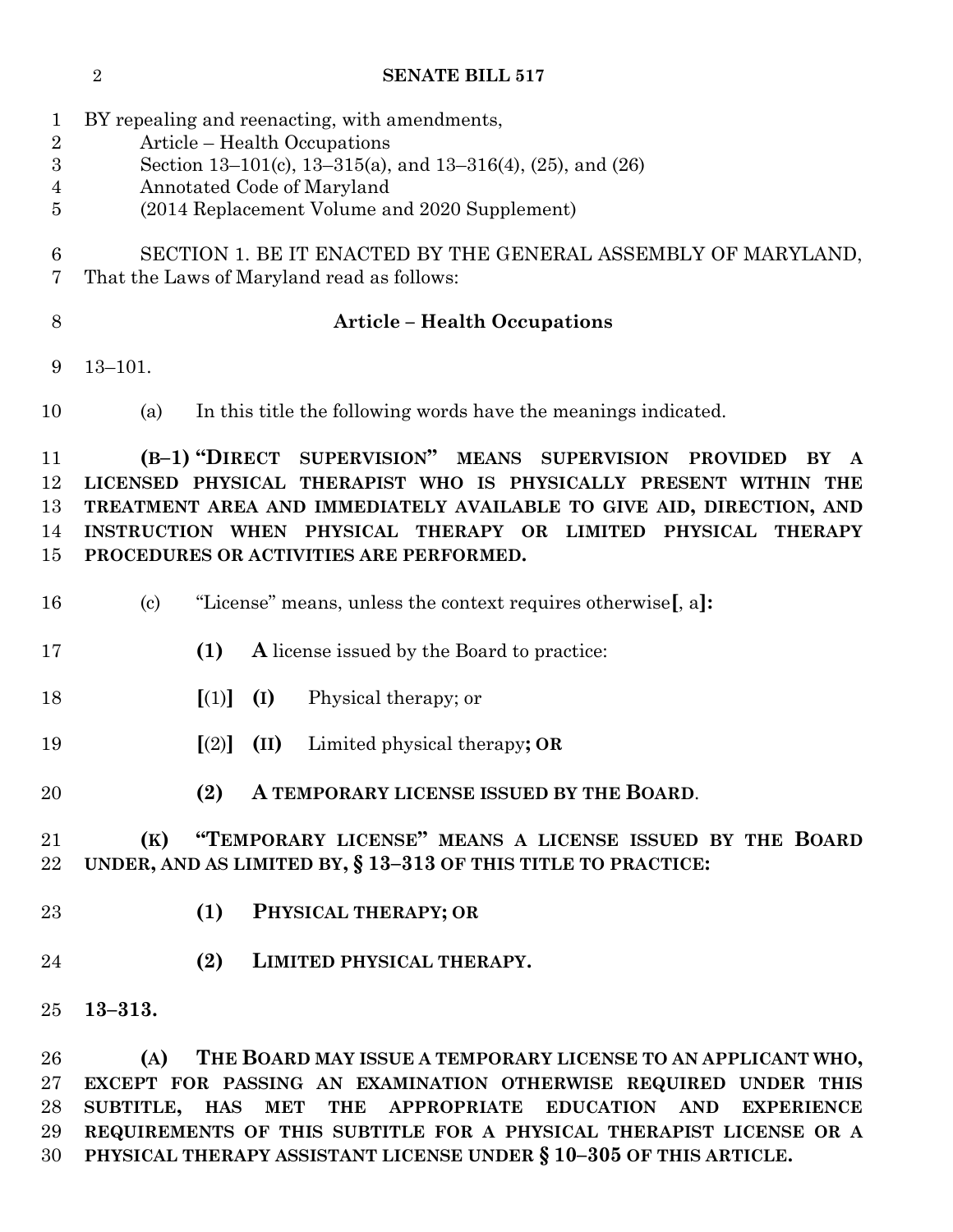**SENATE BILL 517** 3

 **(B) (1) A TEMPORARY LICENSE ISSUED TO AN INDIVIDUAL WHO HAS COMPLETED A PHYSICAL THERAPY CURRICULUM AUTHORIZES THE HOLDER TO PRACTICE PHYSICAL THERAPY UNDER DIRECT SUPERVISION WHILE THE TEMPORARY LICENSE IS EFFECTIVE.**

 **(2) A TEMPORARY LICENSE ISSUED TO AN INDIVIDUAL WHO HAS COMPLETED A PHYSICAL THERAPY ASSISTANT CURRICULUM AUTHORIZES THE HOLDER TO PRACTICE LIMITED PHYSICAL THERAPY UNDER DIRECT SUPERVISION WHILE THE TEMPORARY LICENSE IS EFFECTIVE.**

- **(C) A TEMPORARY LICENSE IS VALID UNTIL:**
- 

**(1) 90 DAYS AFTER ISSUANCE;**

 **(2) THE BOARD ISSUES A FULL LICENSE TO PRACTICE PHYSICAL THERAPY OR LIMITED PHYSICAL THERAPY TO THE HOLDER OF THE TEMPORARY LICENSE; OR**

- 
- **(3) THE BOARD REVOKES THE TEMPORARY LICENSE.**

13–315.

 (a) Unless the Board agrees to accept the surrender of a license, a licensed physical therapist, licensed physical therapist assistant, or holder of a restricted license **OR TEMPORARY LICENSE** may not surrender the license nor may the license lapse by operation of law while the licensee is under investigation or while charges are pending against the licensee.

13–316.

 Subject to the hearing provisions of § 13–317 of this subtitle, the Board may deny a license or restricted license to any applicant, reprimand any licensee or holder of a restricted license, place any licensee or holder of a restricted license on probation, or suspend or revoke a license or restricted license if the applicant, licensee, or holder:

 (4) In the case of an individual who is authorized to practice physical therapy**,** is grossly negligent:

- 
- 28 (i) In the practice of physical therapy;

 (ii) In the direction of an individual who is authorized to practice limited physical therapy; or